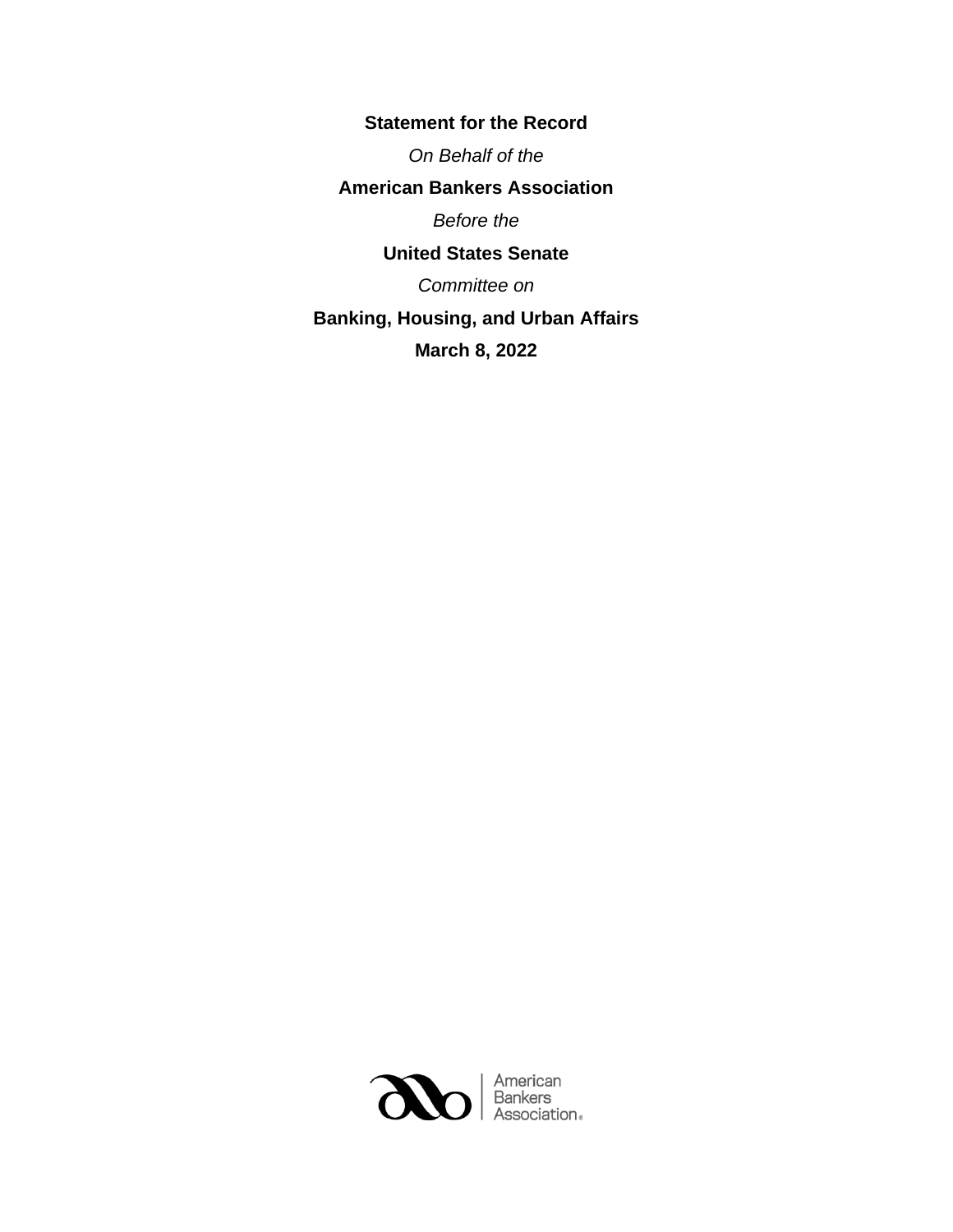## **Statement for the Record** *On Behalf of the* **American Bankers Association** *Before the* **United States Senate** *Committee on* **Banking, Housing, and Urban Affairs March 8, 2022**

Chairman Brown, Ranking Member Toomey, and Members of the Committee, the American Bankers Association (ABA)<sup>1</sup> appreciates the opportunity to submit a statement for the record on the use of arbitration clauses in consumer financial products and services for the March 8, 2022, hearing entitled, "Examining Mandatory Arbitration in Financial Service Products."

**Background**. Financial institutions resolve the vast majority of customer disputes informally, with a phone call or through digital channels. When situations arise that require a more formal dispute resolution mechanism, many financial institutions use arbitration because it is fair and more consumer-friendly than litigation. Indeed, in 1995, the U.S. Supreme Court recognized arbitration's benefits as: less expensive than litigation with simpler rules, less hostile and intimidating for consumers, not disruptive to dealings among the parties, and more convenient and flexible in scheduling and location.

In July 2017, the Consumer Financial Protection Bureau (Bureau) issued a rule that would have prohibited requiring financial services consumers to waive their ability to participate in class action suits and would have drastically limit the use of mandatory arbitration agreements for financial products and services. Two weeks later, the House of Representatives voted to overturn the rule under the Congressional Review Act. The Senate followed suit on October 24, and President Trump signed the resolution overturning the rule on November 1.

**Arbitration Benefits Consumers**. The overwhelming majority of customer disputes with their bank do not require arbitration. Most are resolved long before they get to court or arbitration by the financial institutions themselves. Customer satisfaction is paramount in today's competitive marketplace. Banks have every incentive to maintain robust dispute resolution procedures to

<sup>1</sup> *The ABA is the voice of the nation's \$23.7 trillion banking industry, which is composed of small, regional and large banks that together employ more than 2 million people, safeguard \$19.7 trillion in deposits and extend \$11.2 trillion in loans.*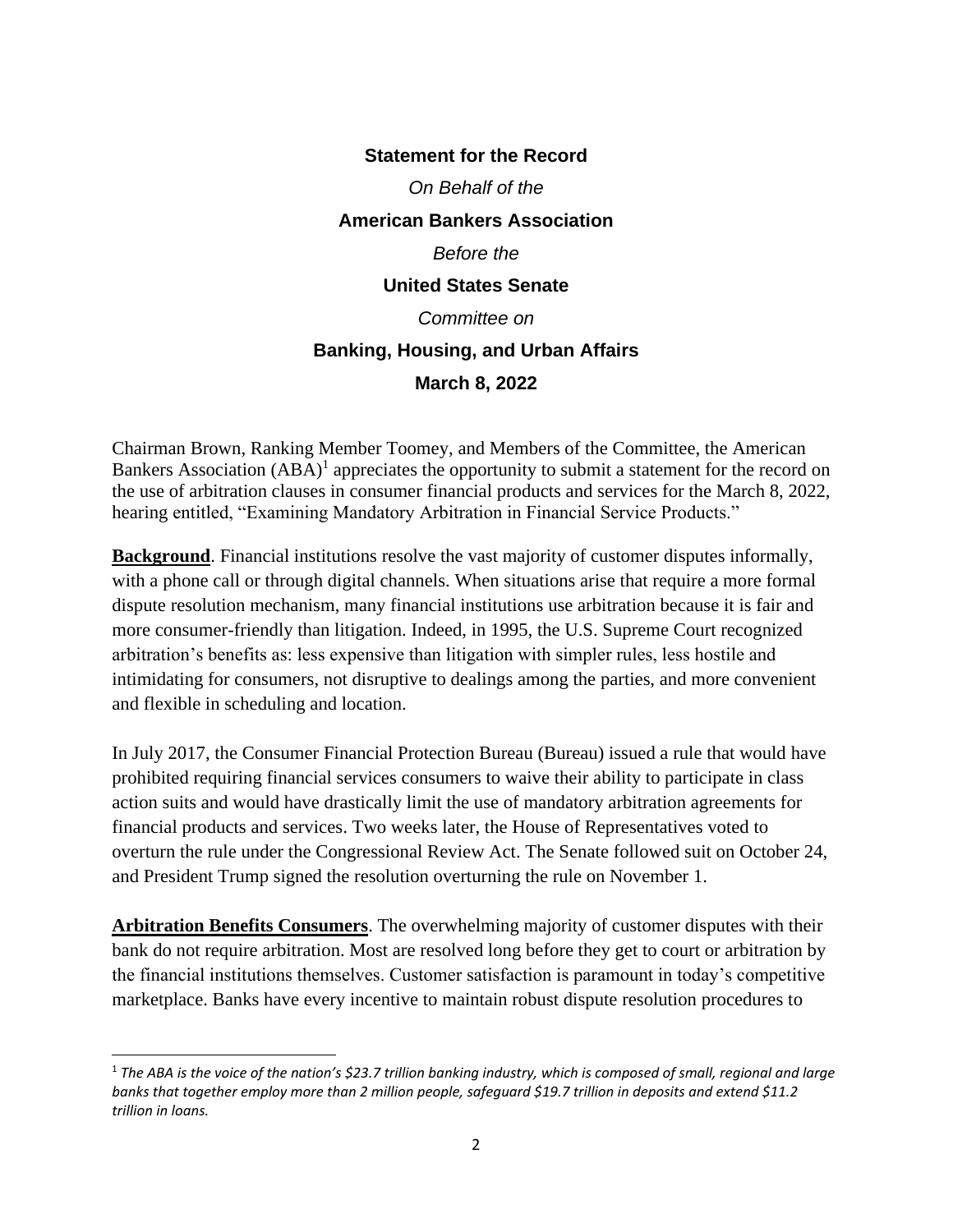ensure almost all disputes are resolved without the need for arbitration or court. Moreover, financial disputes are often resolved through the Bureau's consumer complaint portal.

Arbitration is a time-tested legal proceeding used to resolve disputes, particularly for small dollar disputes. For financial service disputes, consumers receive more money in arbitration than they do in class action suits and have their disputes resolved more quickly. Consumers are much more likely to receive an award through arbitration than they are through class action. Indeed, the Bureau's extensive study based on four years of research found that in arbitration, consumers receive \$5,389 on average compared to \$32.35 in litigation, and that consumers received *nothing at all in 87% of class actions*. 2

Arbitration is generally less expensive and less daunting and provides faster resolution than going to court. Particularly for small dollar claims, consumers are likely to conclude that prosecuting the claim in court is more trouble than it is worth. Arbitration scheduling and locations are more flexible, and the rules are simpler. For example, consumers do not need to take time off from work and endure the stress and complications of going to court. Arbitration can be held in an office, or even over the phone or internet, at a time convenient to the consumer.

Parties get a legal decision much faster using arbitration than the courts. Disputes can often be resolved in a fraction of the time compared to court trials. The Bureau found that the median desk arbitration in financial services was resolved in four months, the median telephone arbitration in five months, and the median in-person hearing in seven months. By contrast, the average class action settlement took 1.89 years and federal court multi-district litigation class actions 2.07 years. A national study by Harris Interactive showed the majority of consumers who had engaged in arbitration found it to be faster (74%), simpler (63%) and less expensive (51%) than legal proceedings.<sup>3</sup> In fact, two-thirds (66%) of consumers say they would likely use arbitration again, $4$  which is clear testament to the value of this process.

Studies have found that consumers prevailed more often in arbitrations than in court. Consumers win some relief in the majority of cases that go to an arbitration hearing. A study of consumerlending cases that faced an arbitration decision shows consumers are more likely to prevail than the businesses involved. Consumers won some relief in 53.3% of the cases filed and recovered an average of \$19,255 (52.1% of the amount claimed).<sup>5</sup> In addition, arbitrators awarded

<sup>2</sup> *Arbitration Study: Report to Congress*, CFPB (2015). Retrieved from:

[http://files.consumerfinance.gov/f/201503\\_cfpb\\_arbitration-study-report-to-congress-2015.pdf](http://files.consumerfinance.gov/f/201503_cfpb_arbitration-study-report-to-congress-2015.pdf)

<sup>&</sup>lt;sup>3</sup> Harris Interactive, Survey of Arbitration Participants (2005).

<sup>4</sup> *Id*.

<sup>5</sup> *See*, Christopher R. Drahozal & Samantha Zyontz, An Empirical Study of AAA Consumer Arbitration, 25 Ohio State J. of Dispute Res. (2010) at 845-846.